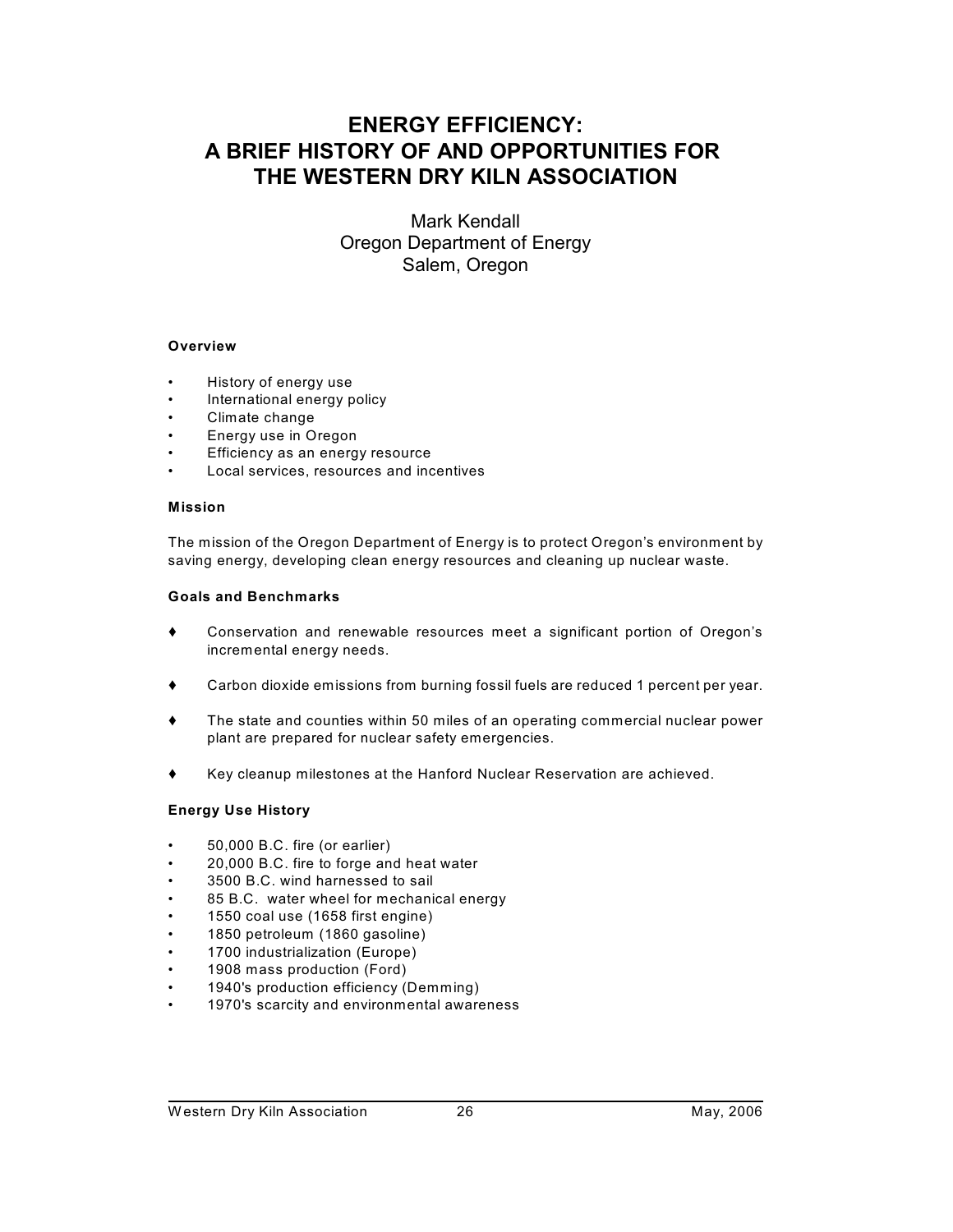# **Energy Use History**



#### World Fossil Fuel Consumption

**Natural Gas Energy Cost**

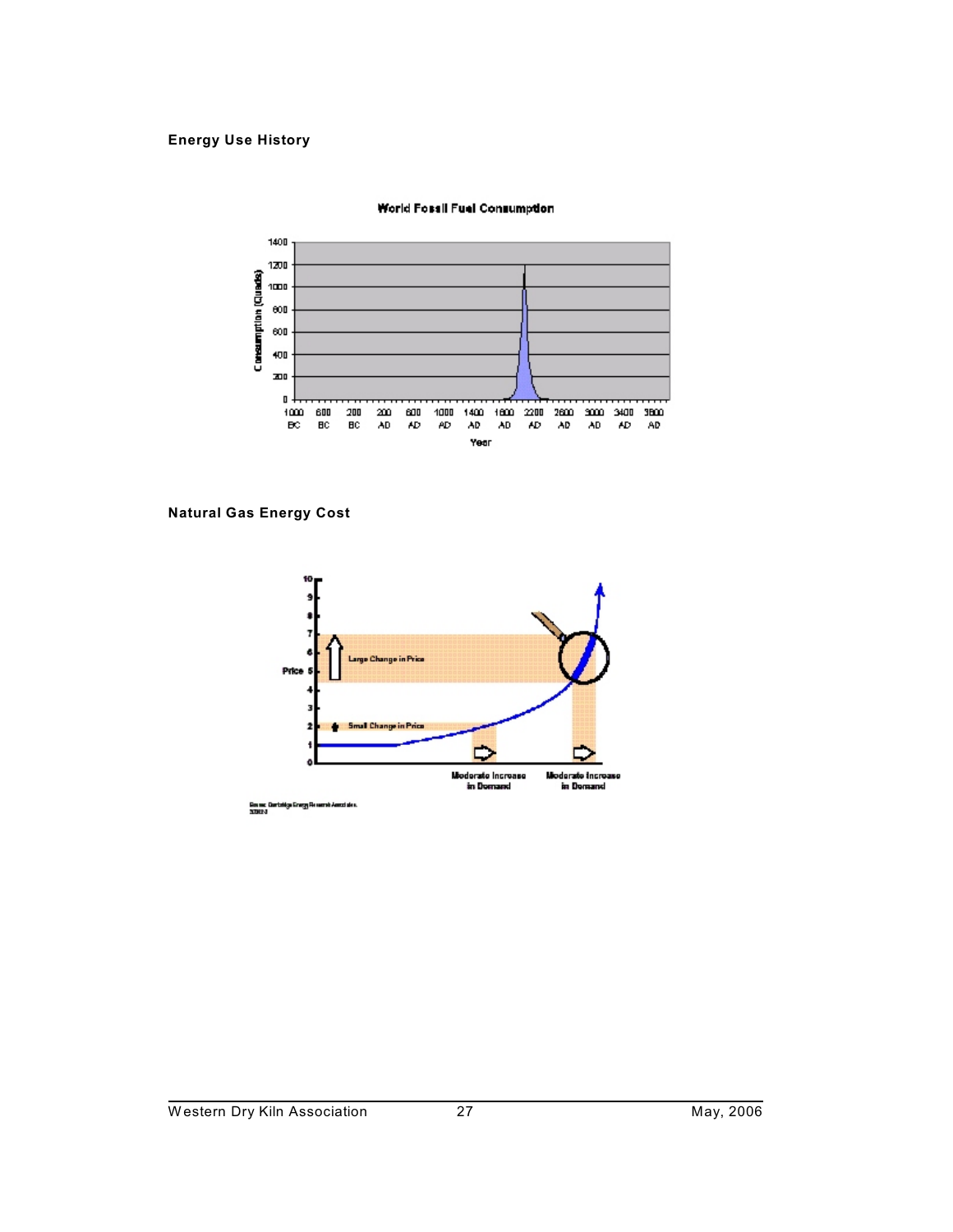# **Oregon Energy Use by Fuel**



- Natural gas 219 trillion but/yr
- Electricity 30,290 million kW h/yr
- Petroleum 3.0 billion gallons/yr
- Other (wood, landfill gas, wind, solar)

# **Energy Efficiency**

Increased profits as incentives:

# **Energy Cost Percentage**

|               | 1%  | 2%                     | 3%   | 4 %  | 5 %  | 6 %   |  |
|---------------|-----|------------------------|------|------|------|-------|--|
| Company       |     |                        |      |      |      |       |  |
| Profit Margin |     | Profit Margin Increase |      |      |      |       |  |
| $1\%$         | 35% | 69%                    | 104% | 139% | 173% | 208%  |  |
| 2%            | 17% | 34%                    | 51%  | 69%  | 86%  | 103%  |  |
| 5%            | 7%  | 13%                    | 20%  | 27%  | 33%  | 40%   |  |
| 10%           | 3%  | 6%                     | 9%   | 13%  | 16%  | 19%   |  |
| 20%           | 1%  | 3%                     | 4%   | 6%   | 7%   | $3\%$ |  |
| 25%           | 1%  | 2%                     | 3%   | 4%   | 5%   | 6%    |  |

## **Energy Efficiency - Wood Products**

- 1. Typical building/plant systems
	- a. Heating, ventilating, air conditioning
	- b. Lighting
	- c. Air compression
	- d. Boilers
- 2. Bag House Upgrades
- 3. Motor systems
- 4. Process ventilation system efficiency
- 5. Kiln upgrades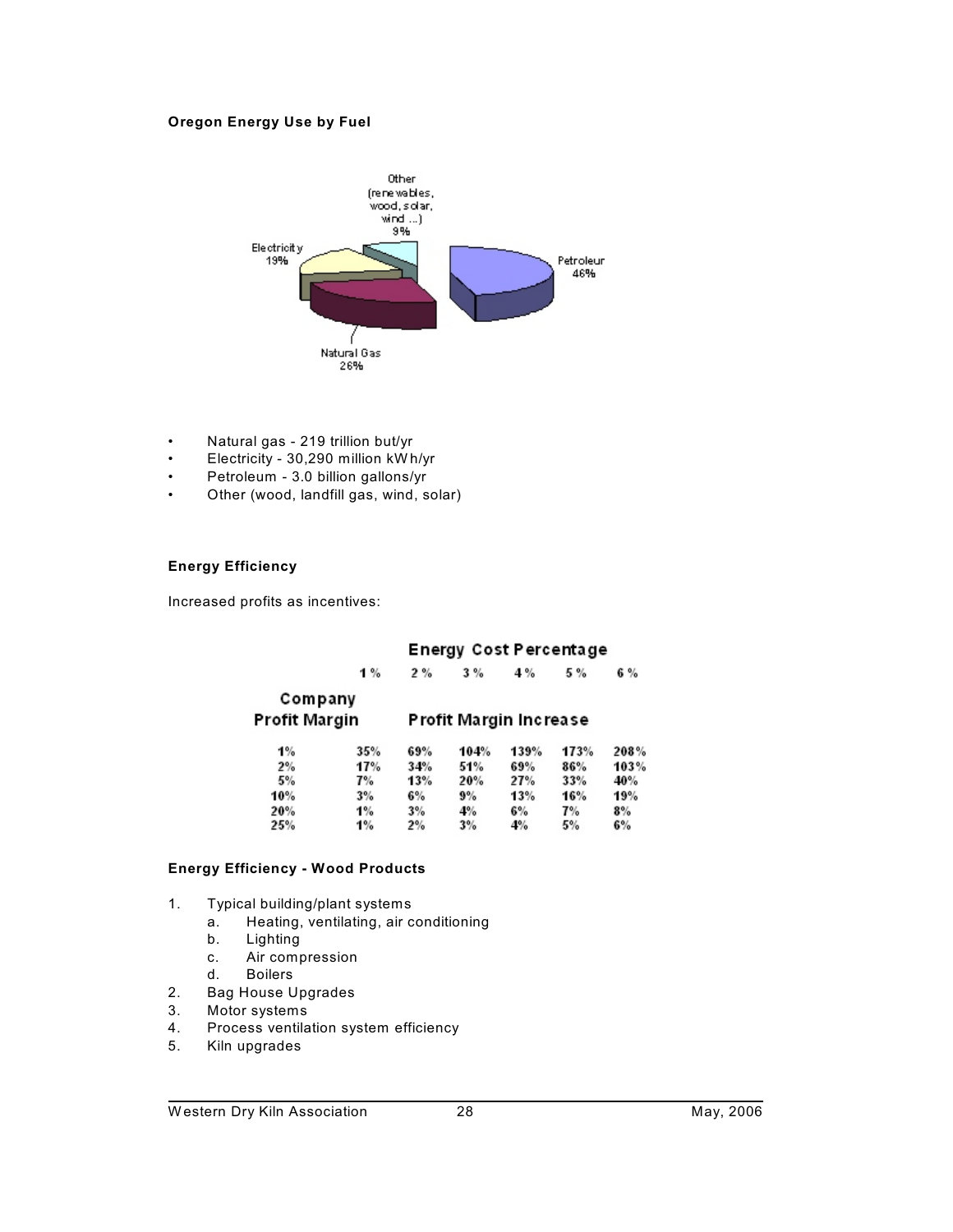## **Energy Efficiency - Boilers**

Forty-five percent of all the fuel burned by U.S. manufacturers is to raise steam. Steam boiler inefficiency is through losses, boiler blowdown, exhaust stack gas loss, condensate and systems vent loss.

Blowdown losses

- Return blowdown condensate
- Optimize blowdown for minimum operation

• Preheat treated makeup water with waste heat

Condensate and system losses

- Replace failed traps and return all condensate
- Install proper type and size traps for condition
- Insulate headers and primary piping
- Evaluate sidearm for other system benefits

Stack efficiency

•

- Adjust combustion biannually (summer/winter)
- Clean boiler tubes
- Install oxygen trim combustion controls
- Install improved fuel dispersion or atomizing burners
- Install exhaust flue economizers
- Use waste heat to preheat combustion air
- Install variable speed controls on ID fans
- Replace jack shaft excess air dampers with servos
- Install fuel and air mixture controls with servos

# **Energy Efficiency - Thermal Distribution**

- Insulate all steam, hot or chilled water pipe
- Insulate flanges and valves
- Locate and identify operation of all steam traps
- Repair or replace and properly choose steam traps
- Locate condensate tanks and recover to boiler
- Identify return temperature control operations
- Determine load schedules and optimize capacity
- Ensure steam mains are drained, and air vented
- Evaluate systems for pressure drops and resize
- Verify brackets for pipe expansion and contraction

# **Energy Efficiency - Kilns**

**Conventional** 

- Digital controls with zonal sensors
- Insulation reduced loads
- Variable speed fans
- Heat recovery tandem pre-heat
- Super-Heated Steam
	- Over pressure sensing vent controls
	- Reduce fresh air ventilation
- Condensation
	- Dehumidification or heat pump kilns
	- Condensation drying chilling through absorption
- Vacuum kilns
	- Listen to the other presenters!!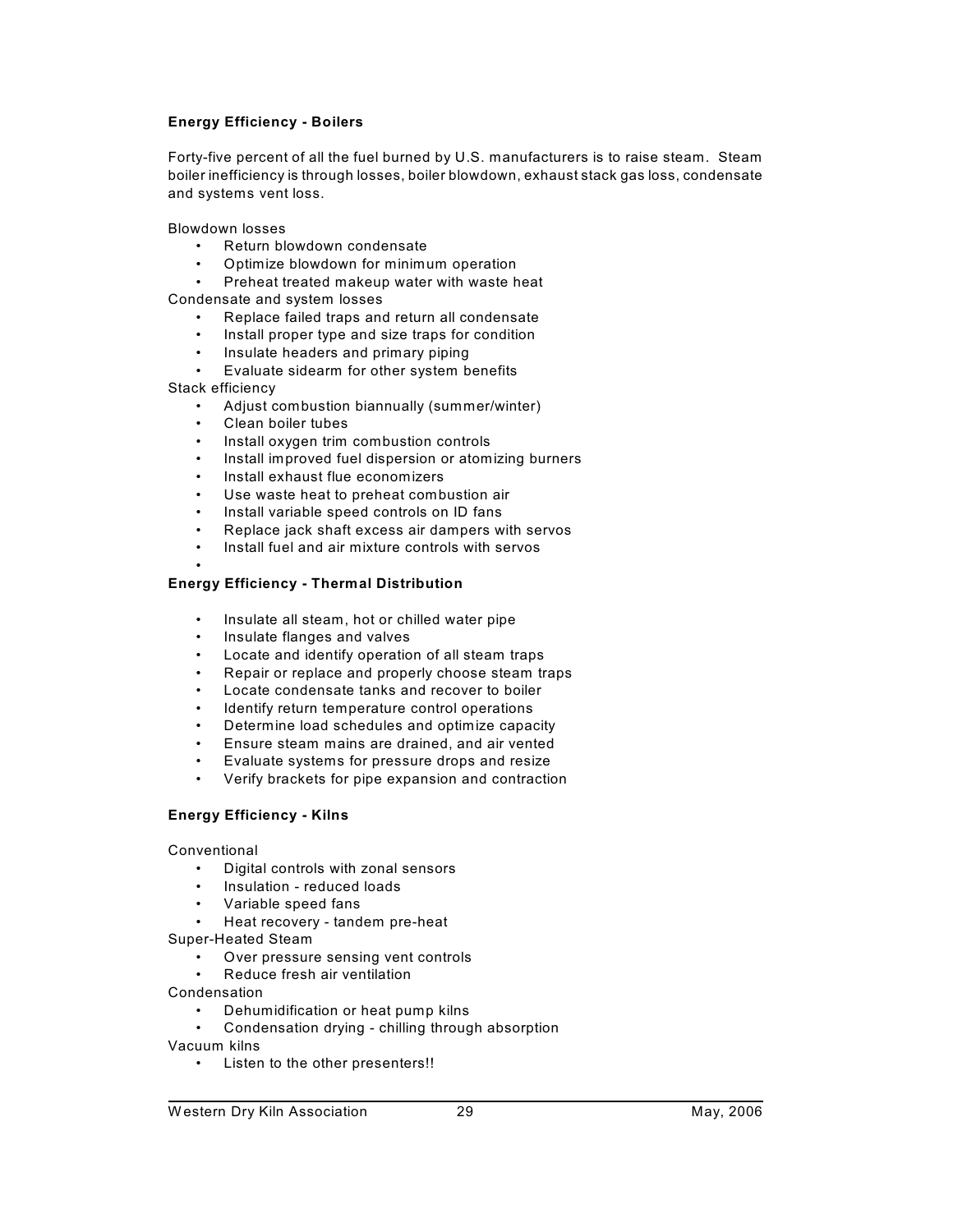#### **Combined Heat and Power**

#### Benefits

- Improved power reliability
- Reduced peak load
- Avoids transmission and distribution cost
- Reduces line losses
- Overall system efficiency increase
- Reduced environmental emissions possible
- On-site power quality control

# Concerns

- More cost effective CHP may have higher emissions
- Often CHP is below regulatory levels
- Emissions often located in urban air/water sheds
- Local fuel distribution constraints increased
- Thermal and electrical loads are not commensurate
- Lowest cost systems can increase Nox or particulates
- Time consuming permitting process
- Utility interconnection cost and policy

W ood Product Applications

- High thermal demand
- High electricity demands
- High coincidence of thermal and electric demand
- Long operating hours
- Access to waste gas or low cost biomass fuels
- Peak power costs are high
- High reliability and/or power quality are required
- Remote, isolated or niche sites oil boilers...

#### **Biomass for Wood Products**

Potential sources:

- Hogged fuel from on-site
- Hogged fuel available on the market
- Hogged fuel sorted from chips
- Forest thinning projects
- Stewardship contracts on federal lands
- Urban wood waste collection

# **Energy Efficiency**

Oregon Business Energy Tax Credits

- 
- Business tax credit of up to 35% of cost<br>• Credit claimed over five years (10%, 10% • Credit claimed over five years (10%, 10%, 5%, 5%, 5%)
- Projects under \$20,000, credit claimed in one year
- Eligible projects: energy conservation, recycling, renewables, transportation fuels
- "Pass-through" allows a third party to claim tax credit
- Projects have saved or generated energy worth \$100 million per year

Oregon Small-Scale Energy Loan Program

- Loan officers and technical staff available
- Loan fees usually less than 0.5%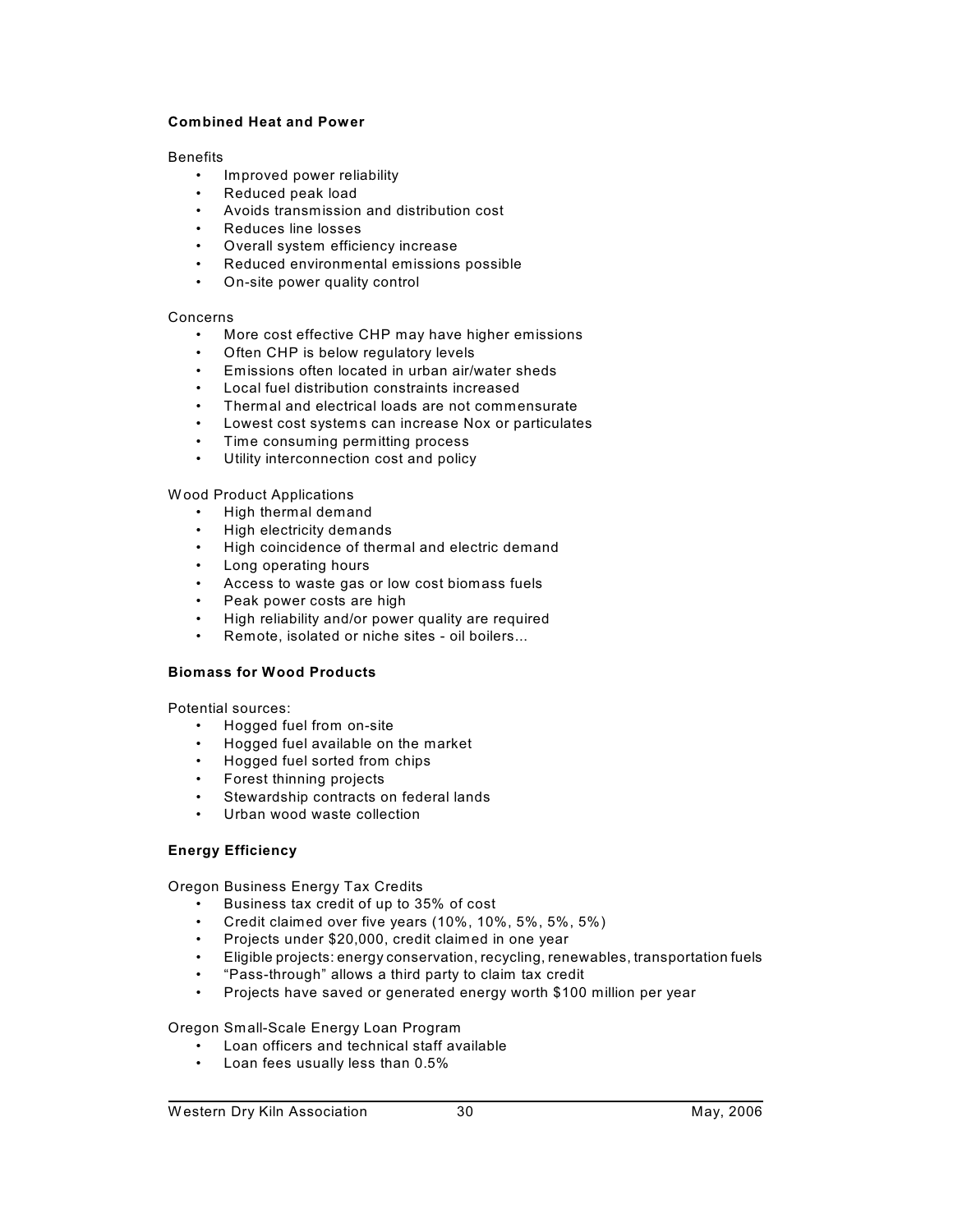- Fixed rates between 5 and 6.5%
- Fixed terms of five, ten, or fifteen years common
- Loans up to \$100,000 take 2-3 weeks to approve
- Loans over \$100,000 require committee approval

## **Energy Trust of Oregon, Inc.**

Incentives for electric and natural gas energy savings Available for consumers in following service areas

- PacificCorp
- Portland General Electric, and
- **NW Natural**

Rebates, custom incentives based on calculated savings Opportunities covered

- Proper operations and maintenance
- Building efficiency
- New building efficiency
- Production efficiency

Production efficiency; energy experts will provide:

- Custom technical analysis
- Identify and quantify energy savings potential
- Help with Oregon Business Energy Tax Credits
- Engineering inspection
- Commissioning services for complex systems

Production efficiency; the following equipment may be eligible for incentives:

- Energy efficient pumps
- Compressed air
- Fans
- Material transport
- **Refrigeration**
- Controls and similar industrial processes
- Motors
- To get started:
	- E-mail a Project Manager
		- [production.efficiency@energytrus.org](mailto:production.efficiency@energytrus.org)
	- Call on the phone
		- 1-866-ENTRUST (1-866-ENTRUST)
	- Check the web site
		- <http://www.energytrust.org>
- Northwest Organizations Providing Incentives
	- Investor owned utilities
- Public utilities
	- Cooperatives
	- **Municipals**
	- Utility districts
	- State agencies
		- Federal government grants
		- Regional efficiency organizations
		- Public foundations
			- [http://www.eere.energy.gov/sro/financial\\_opps.html](http://www.eere.energy.gov/sro/financial_opps.html)